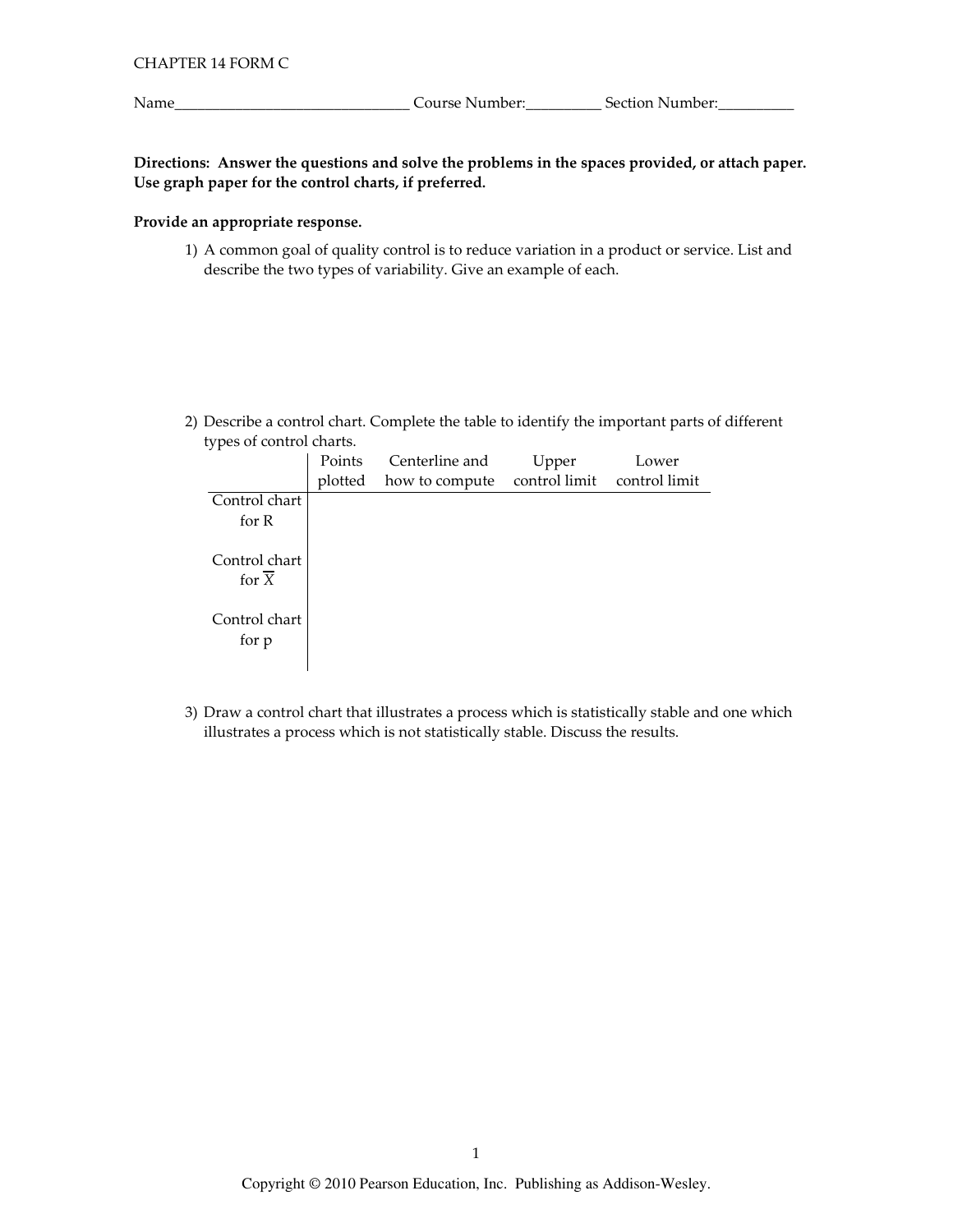## Examine the given run chart or control chart and determine whether the process is within statistical control. If it is not, identify which of the three out-of-statistical-control criteria apply.

4) A control chart for  $\bar{x}$  is shown below. Determine whether the process mean is within statistical control. If it is not, identify which of the three out-of-control criteria lead to rejection of a statistically stable mean.



5) A control chart for R is shown below. Determine whether the process variation is within statistical control. If it is not, identify which of the three out-of-control criteria lead to rejection of statistically stable variation.

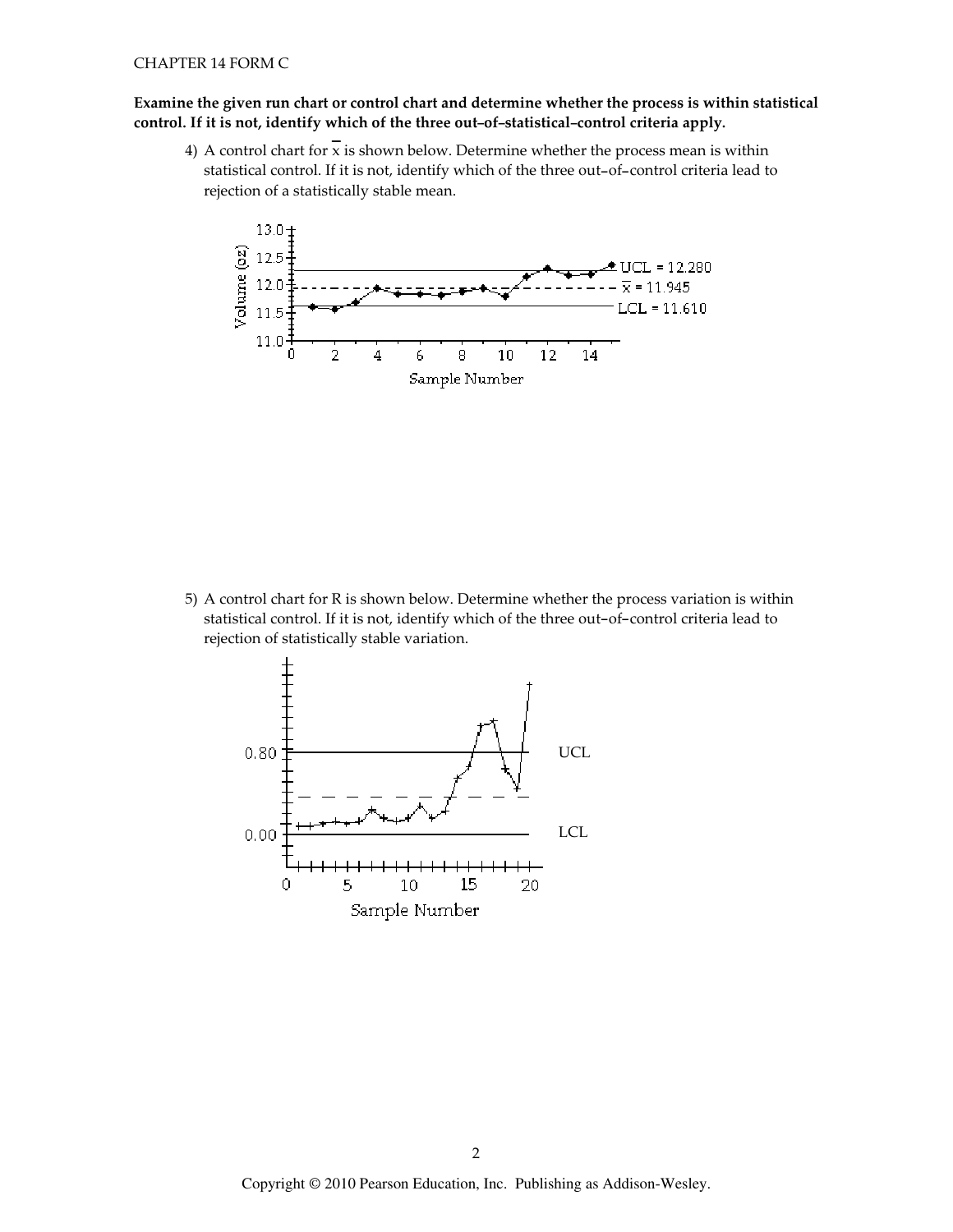6) A run chart for individual values is shown below. Does there appear to be a pattern suggesting that the process is not within statistical control? If so, describe the pattern.

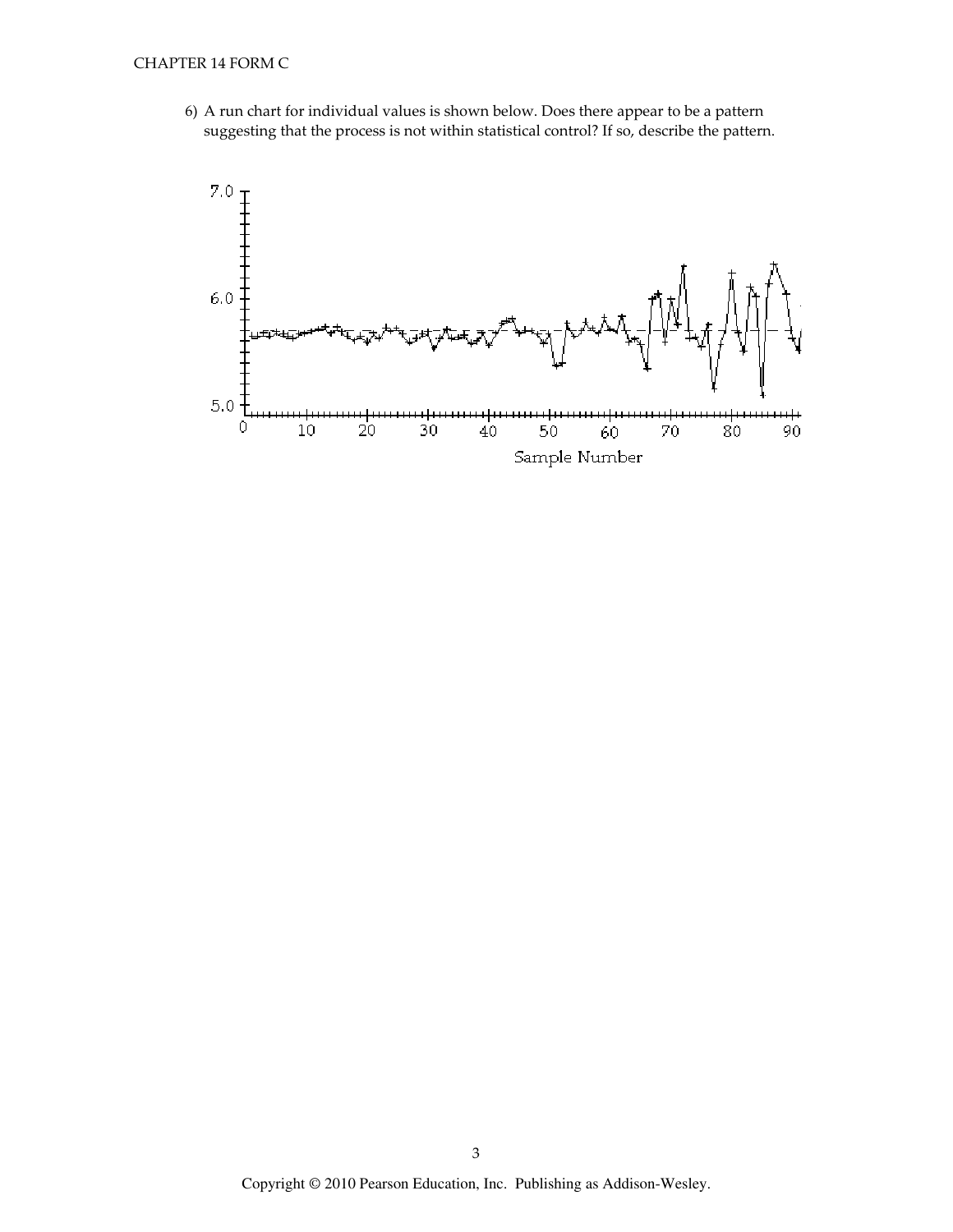Construct an  $\bar{x}$  chart.

|                | nou act an a chant.<br><b>Control Chart Constants</b> |                |       |                |       |       |  |
|----------------|-------------------------------------------------------|----------------|-------|----------------|-------|-------|--|
|                | --<br>X                                               |                | S     |                |       | R     |  |
| n              | A <sub>2</sub>                                        | A <sub>3</sub> | $B_3$ | B <sub>4</sub> | $D_3$ | $D_4$ |  |
| $\overline{2}$ | 1.880                                                 | 2.659          | 0.000 | 3.267          | 0.000 | 3.267 |  |
| 3              | 1.023                                                 | 1.954          | 0.000 | 2.568          | 0.000 | 2.574 |  |
| 4              | 0.729                                                 | 1.628          | 0.000 | 2.266          | 0.000 | 2.282 |  |
| 5              | 0.577                                                 | 1.427          | 0.000 | 2.089          | 0.000 | 2.114 |  |
| 6              | 0.483                                                 | 1.287          | 0.030 | 1.970          | 0.000 | 2.004 |  |
| 7              | 0.419                                                 | 1.182          | 0.118 | 1.882          | 0.076 | 1.924 |  |
| 8              | 0.373                                                 | 1.099          | 0.185 | 1.815          | 0.136 | 1.864 |  |
| 9              | 0.337                                                 | 1.032          | 0.239 | 1.761          | 0.184 | 1.816 |  |
| 10             | 0.308                                                 | 0.975          | 0.284 | 1.716          | 0.223 | 1.777 |  |

## 7) A machine that is supposed to produce ball bearings with a diameter of 7 millimeters yields the following data from a test of 5 ball bearings every 20 minutes.

| Sample | Ball Bearing Diameter (mm) |  |                     |  | $\mathbf{x}$ | Range |     |
|--------|----------------------------|--|---------------------|--|--------------|-------|-----|
| 1      |                            |  | 6.3 6.8 6.9 6.8 6.9 |  |              | 6.74  | 0.6 |
| 2      |                            |  | 6.3 6.6 6.6 6.3 7.0 |  |              | 6.56  | 0.7 |
| 3      |                            |  | 6.8 6.7 7.0 6.5 7.0 |  |              | 6.80  | 0.5 |
| 4      | 7.0                        |  | 6.7 6.7 6.8         |  | -6.8         | 6.80  | 0.3 |
| 5      |                            |  | 6.8 6.8 6.6 6.5 6.4 |  |              | 6.62  | 0.4 |
| 6      |                            |  | 6.8 6.7 6.6 6.3 6.9 |  |              | 6.66  | 0.6 |
| 7      |                            |  | 73 73 74 74         |  | 7.0          | 7.28  | 0.4 |
| 8      |                            |  | 7.2 7.0 7.2 6.9     |  | 71           | 7.08  | 0.3 |
| 9      | 7.3                        |  | 76 71 74 76         |  |              | 7.40  | 0.5 |
| 10     |                            |  | 72 76 75 76 71      |  |              | 7.40  | 0.5 |
| 11     | 7.2                        |  | 7.2 7.4 7.0         |  | 7.0          | 7.16  | 0.4 |
| 12     |                            |  | 7.5 7.4 7.4 7.6 7.1 |  |              | 7.40  | 0.5 |

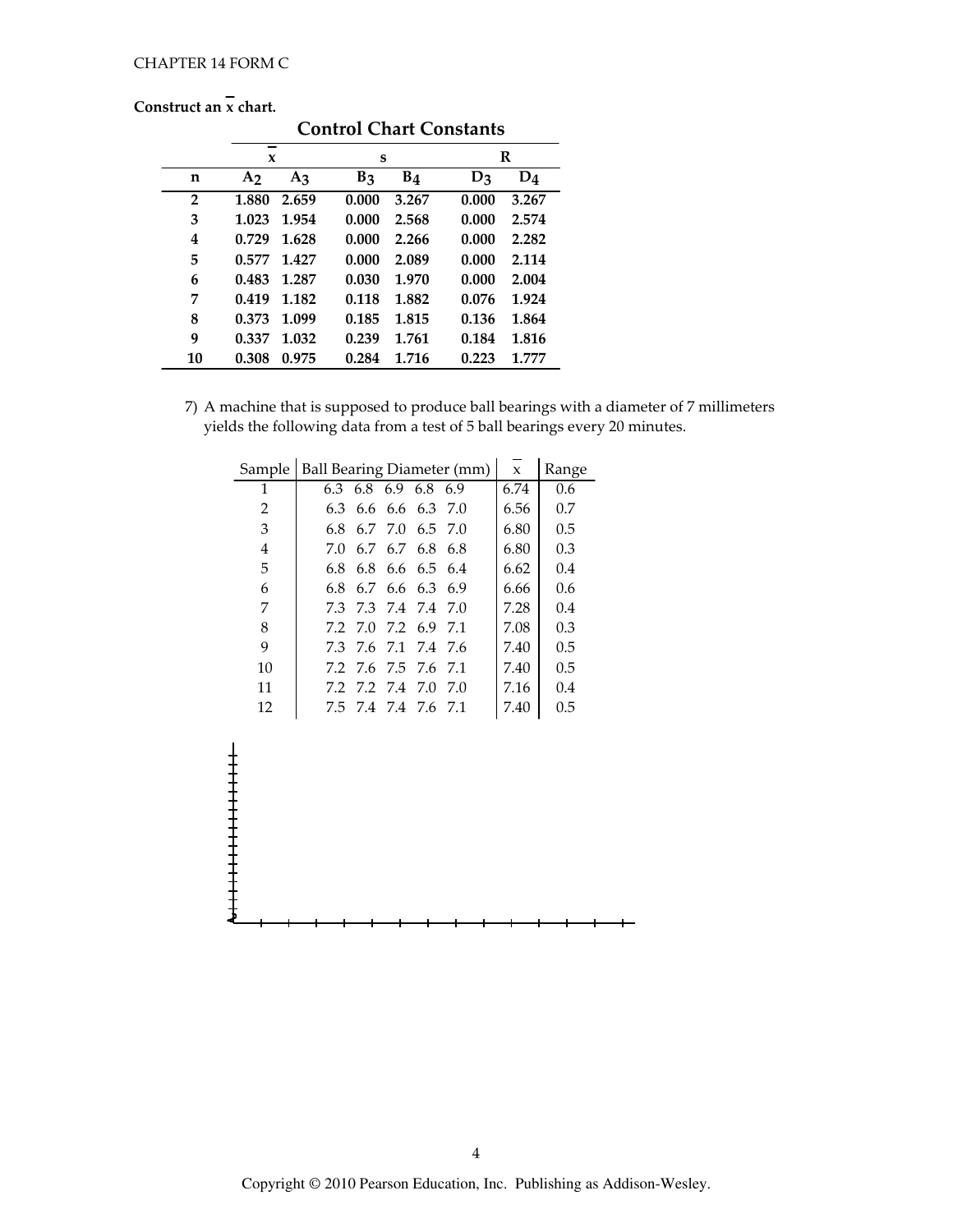Examine the given run chart or control chart and determine whether the process is within statistical control. If it is not, identify which of the three out-of-statistical-control criteria apply.



Provide an appropriate response.

|    | X              |                | S              |                |       | R     |  |
|----|----------------|----------------|----------------|----------------|-------|-------|--|
| n  | A <sub>2</sub> | A <sub>3</sub> | B <sub>3</sub> | B <sub>4</sub> | $D_3$ | $D_4$ |  |
| 2  | 1.880          | 2.659          | 0.000          | 3.267          | 0.000 | 3.267 |  |
| 3  | 1.023          | 1.954          | 0.000          | 2.568          | 0.000 | 2.574 |  |
| 4  | 0.729          | 1.628          | 0.000          | 2.266          | 0.000 | 2.282 |  |
| 5  | 0.577          | 1.427          | 0.000          | 2.089          | 0.000 | 2.114 |  |
| 6  | 0.483          | 1.287          | 0.030          | 1.970          | 0.000 | 2.004 |  |
| 7  | 0.419          | 1.182          | 0.118          | 1.882          | 0.076 | 1.924 |  |
| 8  | 0.373          | 1.099          | 0.185          | 1.815          | 0.136 | 1.864 |  |
| 9  | 0.337          | 1.032          | 0.239          | 1.761          | 0.184 | 1.816 |  |
| 10 | 0.308          | 0.975          | 0.284          | 1.716          | 0.223 | 1.777 |  |

**Control Chart Constants** 

9) A control chart for attributes is to be constructed. Which process would have wider control limits, a process which has been having a 5% rate of nonconforming items, or a process which has been having a 10% of nonconforming items? Assume that both processes have the same sample sizes. For a given sample size, would it be easier to detect a shift from 5% to 10% or a shift from 10% to 15%? Explain your reasoning.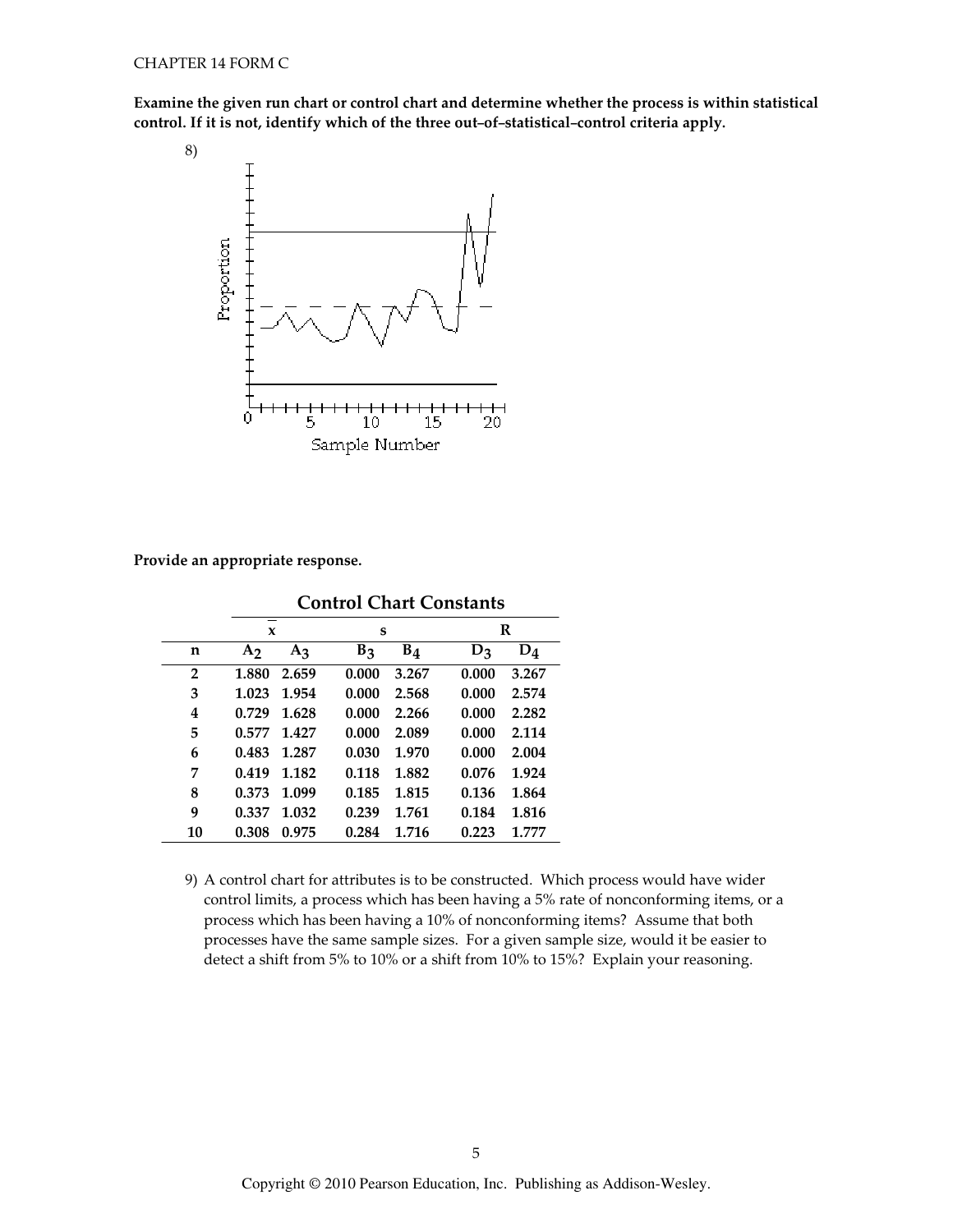#### CHAPTER 14 FORM C

#### Use the given process data to construct a control chart for p.

10) If the weight of cereal in a particular packet is less than 14 ounces, the packet is considered nonconforming. Each week, the manufacturer randomly selects 1,000 cereal packets and determines the number that are nonconforming. The results for 12 consecutive weeks are shown below.



#### 11) Solve the problem.

Solve the p chart. Calculate the centerline value, UCL, and LCL for a manufacturing process, whose sampling detects the following defects among 20 batches of 10,000 products per sample. Data are shown below. 3, 2, 5, 3, 4, 5, 8, 6, 7, 8, 8, 4, 7, 9, 4, 3, 8, 4, 3, 5

### 12) Solve the problem.

Solve the np chart, which is similar to the p chart, except that actual numbers of defects rather than proportions of defects are plotted on the vertical axis. For the data given in #11 above, calculate the centerline value, UCL, and LCL.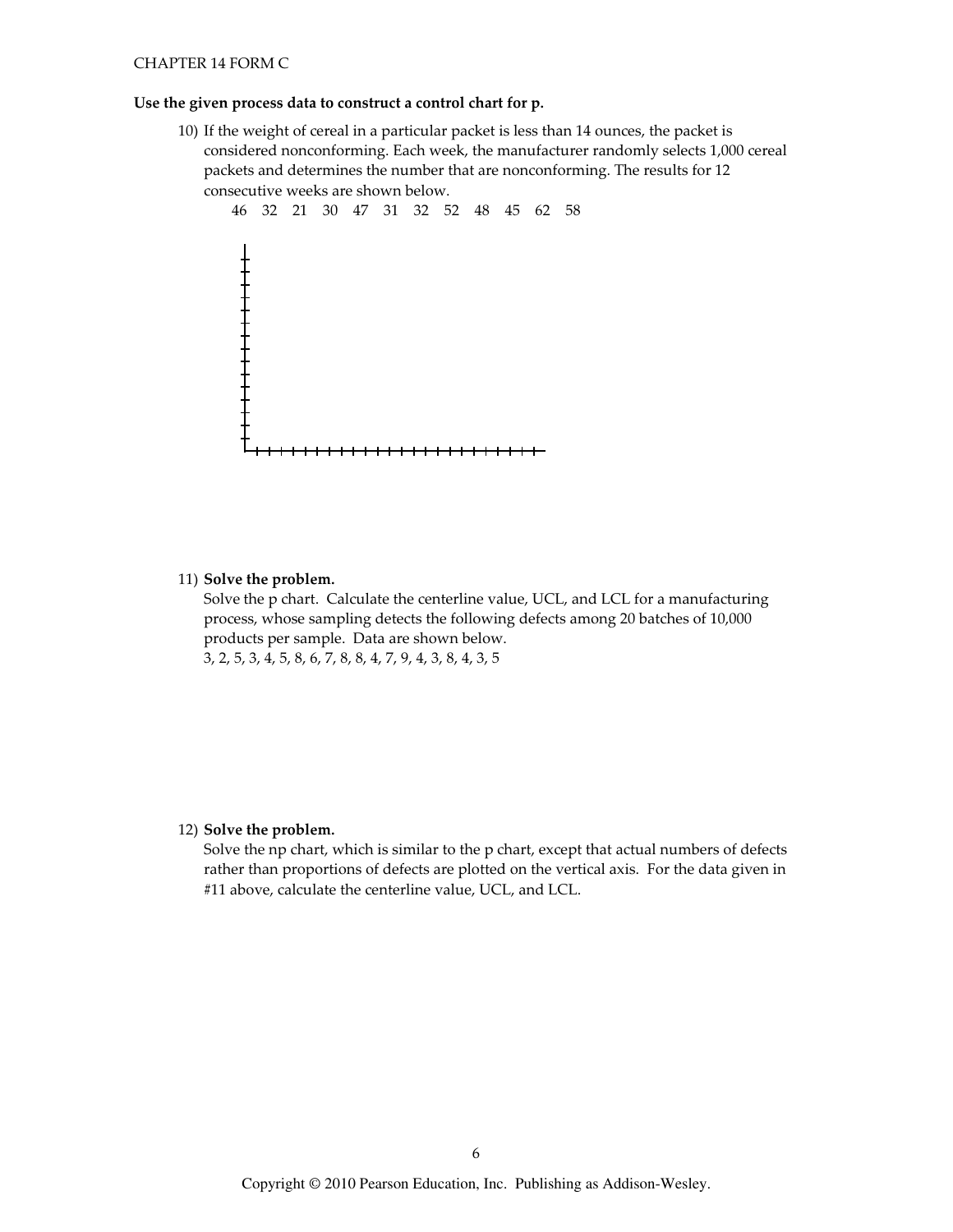# **Answer Key** Testname: CHAPTER 14 FORM C

- 1) Random variation is due to chance, the variation inherent in any process that is not capable of producing each good or service exactly the same way every time. Assignable variation results from causes that can be identified. Examples may vary.
- 2) A control chart of a process characteristic (such as a mean or range) consists of values plotted sequentially over time, and it includes a centerline, representing a central value of the characteristic measurement, as well as lower and upper control limits, representing boundaries used to separate and identify any points considered to be unusual.

|                                     | Points                | Centerline and                                                          | Upper                                                                    | Lower                                                                    |
|-------------------------------------|-----------------------|-------------------------------------------------------------------------|--------------------------------------------------------------------------|--------------------------------------------------------------------------|
|                                     | plotted               | how to compute                                                          | control limit                                                            | control limit                                                            |
| Control chart                       | sample                | R, the average                                                          | $D_4R$                                                                   | $D_3R$                                                                   |
| for $R$                             | ranges                | of the sample                                                           | $D_4$ is from                                                            | $D_3$ is from                                                            |
|                                     |                       | ranges                                                                  | a table                                                                  | a table                                                                  |
| Control chart<br>for $\overline{X}$ | sample<br>means       | X, the average<br>of the sample<br>means                                | $\overline{\overline{X}}$ + $A_2\overline{R}$<br>$A2$ is from<br>a table | $\overline{\overline{X}}$ – $A_2\overline{R}$<br>$A2$ is from<br>a table |
| Control chart<br>for p              | sample<br>proportions | $p$ , the pooled estimate<br>of the proportion for<br>all items sampled | $\overline{p}$ + 3 $\sqrt{\frac{p \cdot q}{n}}$                          | $\overline{p}$ – 3 $\sqrt{\frac{p \cdot q}{n}}$                          |
|                                     |                       |                                                                         |                                                                          | If the lower control                                                     |
|                                     |                       |                                                                         |                                                                          | limit is negative, use 0.                                                |

- 3) Examples will vary. The control chart which is statistically stable should show only random variation. The control chart which is not statistically stable will display at least one of the following: 1) There is a pattern, trend, or cycle that is obviously not random. 2) There is a point lying outside the region between the upper or lower control limits. 3) There are eight consecutive points all above or all below the centerline.
- 4) Process mean is not within statistical control. There are points above and below the control limits. There is an upward trend.
- 5) Process variation appears to be out of statistical control. There is an upward trend indicating that variation is increasing. There are points above the upper control limit. There are more than eight consecutive points below the centerline.
- 6) Process appears to be out of statistical control. The variation is increasing over time.



8) Process appears to be out of statistical control. There are points that lie above the upper control limit. There are eight consecutive points below the centerline. There is increasing variation.